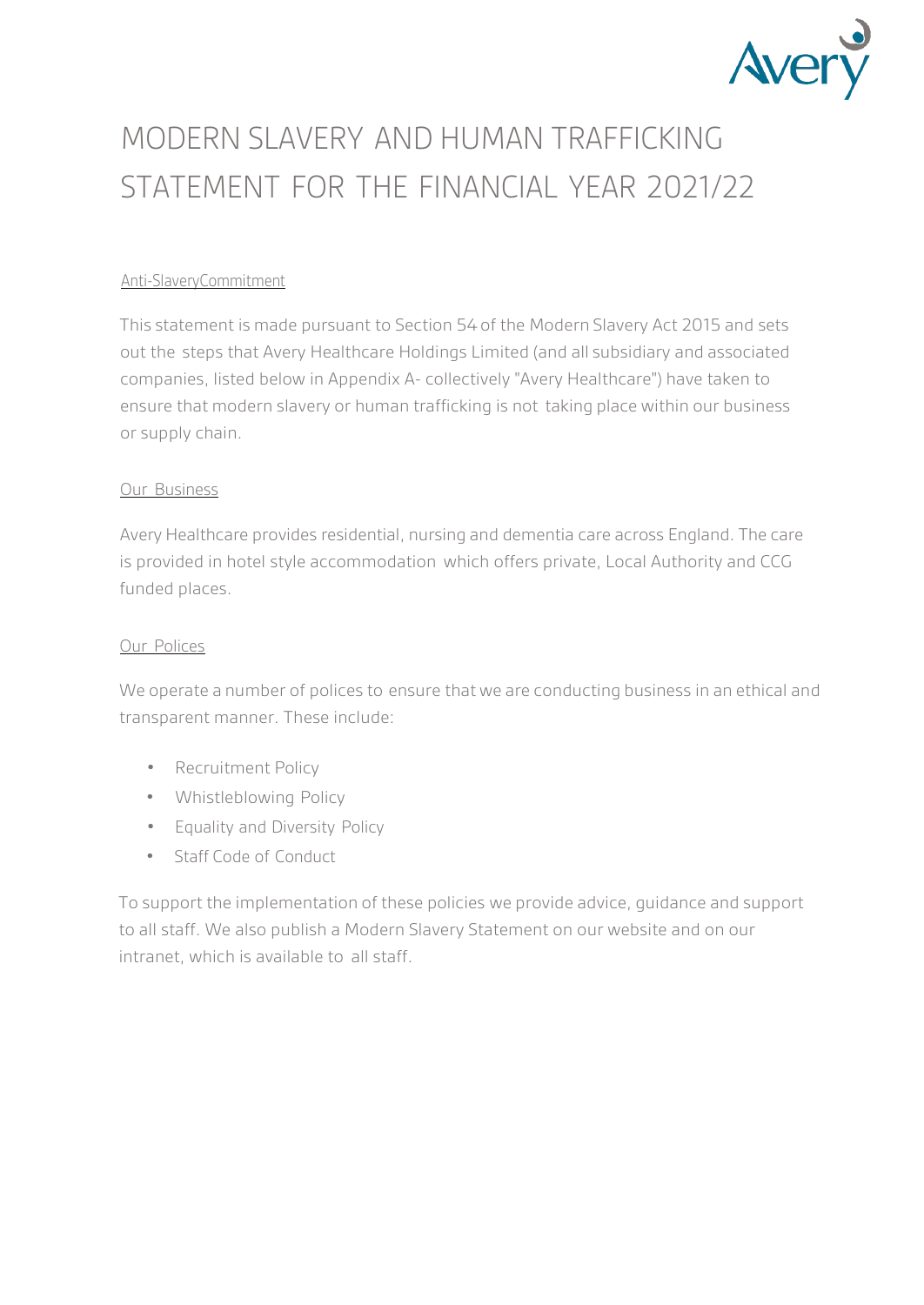

### Our Supply Chains

Avery Healthcare's supply chains include a number of business functions including financial, IT, staffing and building & maintenance.

In order to ensure that those within our supply chain comply with our values we ensure the below:

- Each supplier has their own anti-slavery/human trafficking policy
- Each supplier monitors potential risk areas within their own supply chain
- Each supplier operates a zero-tolerance approach to slavery and human trafficking
- Each supplier does not conduct business knowingly with anyone engaged in slavery and human trafficking practices or knowingly permit them to be carried out in any part of its business

In order to monitor and measure compliance with the above, Avery Healthcare completes due diligence by implementing robust contractual arrangements and applying monitoring procedures to measure effectiveness, as and when appropriate.

Where inappropriate practice is identified, a risk assessment is completed and where required the outcomes reported to senior representatives at Avery Healthcare. Dependant of the severity an audit may be conducted or an embargo placed with immediate effect.

Staff currently receive training in relation to safeguarding which includes a module on modern slavery and human trafficking.

## Approval of the statement

This statement was approved by the Board of Directors on 1st April

|           |                         | 2022. Name (Director) H. locase |
|-----------|-------------------------|---------------------------------|
| Signature |                         |                                 |
| Date      | $H_{\text{H}}$ MAY 2022 |                                 |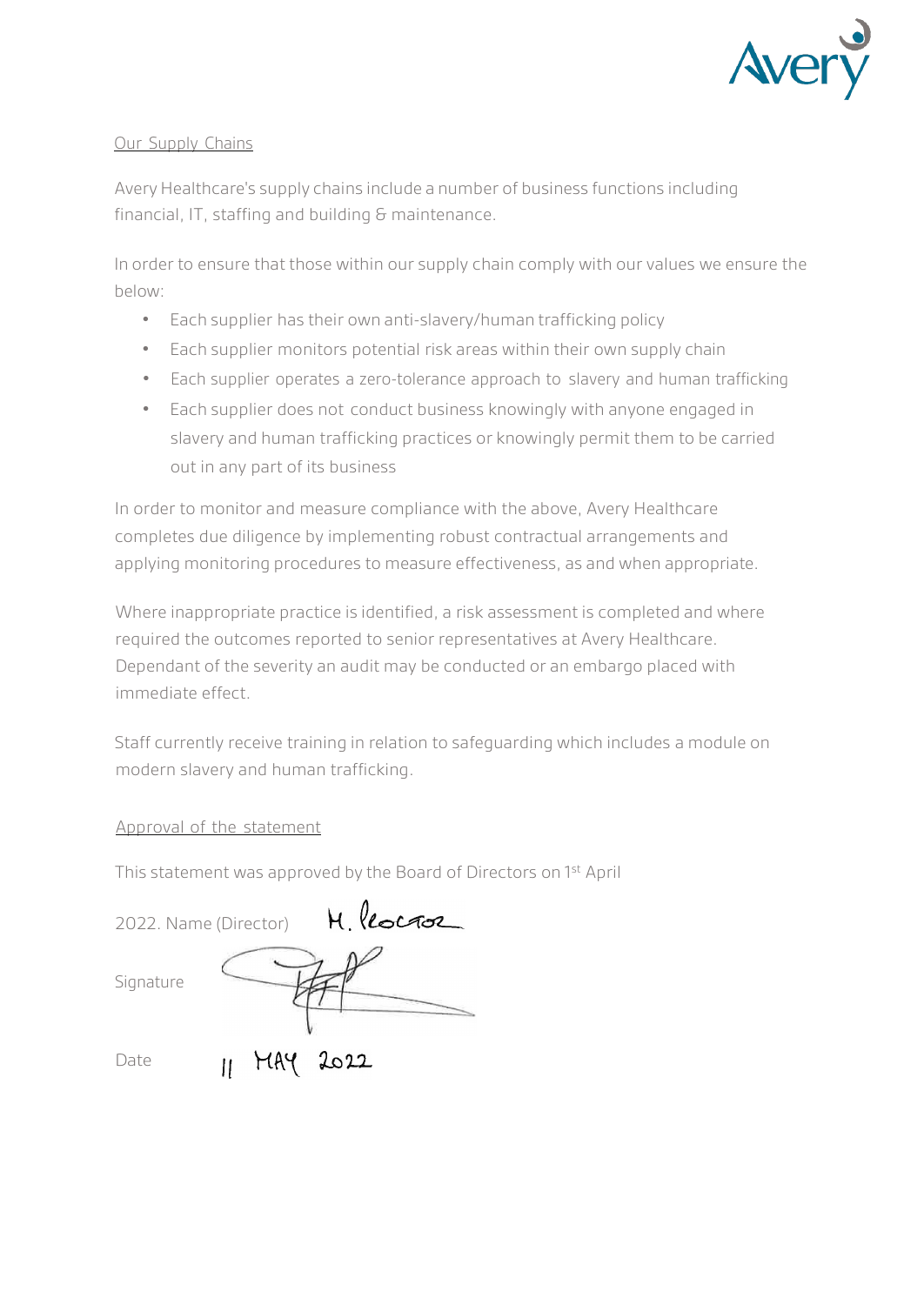

# Appendix A

Avery Healthcare Holdings Limited - Subsidiary and Associated Companies

| Company Name                                |  |  |
|---------------------------------------------|--|--|
| Avery Healthcare Group Limited              |  |  |
| Avery Opco Lessee Limited                   |  |  |
| Avery Care Holdco Limited                   |  |  |
| Willowbrook Healthcare Group Limited        |  |  |
| Willowbrook Healthcare Limited              |  |  |
| Willowbrook Healthcare Debtco Limited       |  |  |
| Willowbrook Healthcare Developments Limited |  |  |
| Avery Homes Rugeley Limited                 |  |  |
| Avery Homes Cliftonville Limited            |  |  |
| Avery Homes Nuthall Limited                 |  |  |
| Avery Homes Moston Limited                  |  |  |
| Avery Homes Kirkstall Limited               |  |  |
| Avery Homes Newcastle UL Limited            |  |  |
| Avery Homes Nuneaton Limited                |  |  |
| Avery Homes Wolverhampton Limited           |  |  |
| Highcliffe Care Centre Limited              |  |  |
| Avery Homes WSM Limited                     |  |  |
| Avery Homes Hanford Limited                 |  |  |
| Avery Homes Hatfield Limited                |  |  |
| Avery Homes Weybridge Limited               |  |  |
| Avery Homes Hinckley Limited                |  |  |
| Avery Homes SH Limited                      |  |  |
| Avery Management Services Limited           |  |  |
| Avery Homes Derby Limited                   |  |  |
| Avery Homes TH Limited                      |  |  |
| Hawthorns Retirement Living Limited         |  |  |
| Avery Homes (Nelson) Limited                |  |  |
| Avery (Glenmoor) Limited                    |  |  |
| Avery (Lucas Court) Limited                 |  |  |
| Litchfield Care Limited                     |  |  |
| Avery Homes (Cannock) Limited               |  |  |
| Avery Healthcare Limited                    |  |  |
| Avery Healthcare Management Limited         |  |  |
| Avery Homes Droitwich Limited               |  |  |
| Avery Homes Nominee 1 Limited               |  |  |